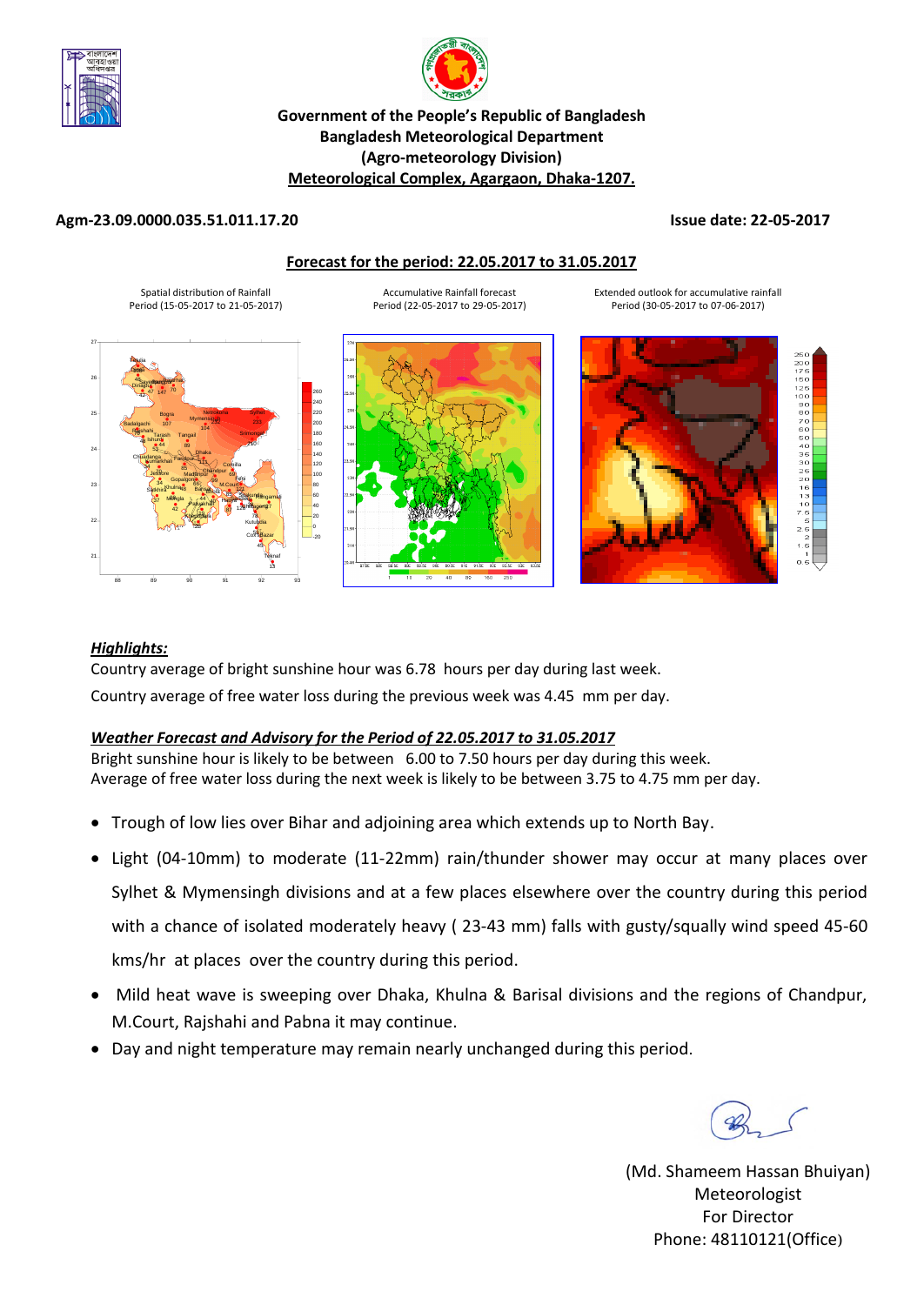Spatial distribution of Rainfall. Period (15-05-2017 to 21-05-2017)

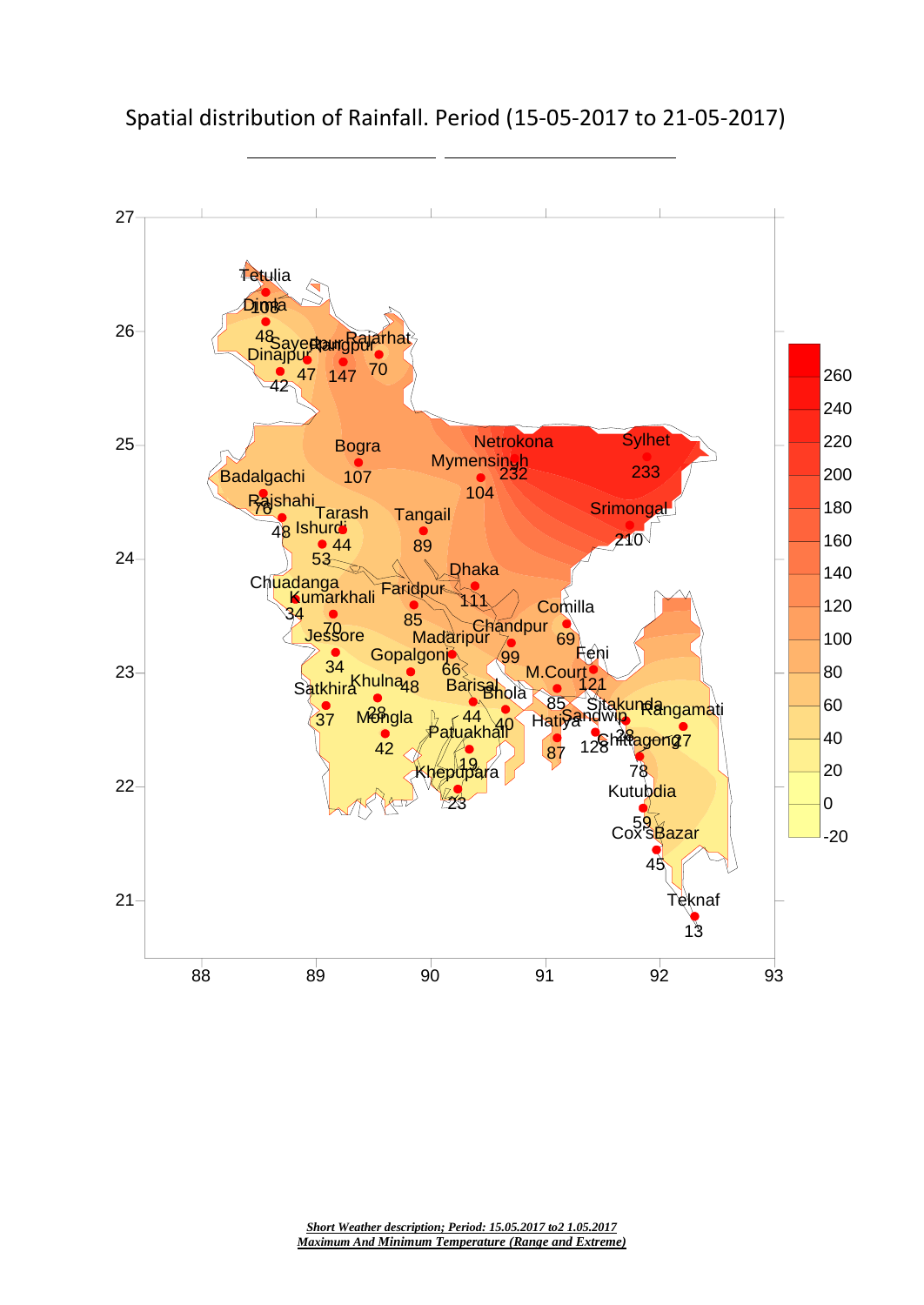| <b>Divisions</b>                                           |                 | Maximum                         |                     |                | Highest maximum              |                           |           |                                       |                                | Minimum emperature            | Lowest minimum                    |                         |                  |  |
|------------------------------------------------------------|-----------------|---------------------------------|---------------------|----------------|------------------------------|---------------------------|-----------|---------------------------------------|--------------------------------|-------------------------------|-----------------------------------|-------------------------|------------------|--|
|                                                            |                 |                                 | temperature         |                | temp in <sup>0</sup> C       |                           |           |                                       | Range in <sup>o</sup> C        |                               | temp in <sup>0</sup> C            |                         |                  |  |
|                                                            |                 | range in <sup>o</sup> C         |                     |                |                              |                           |           |                                       |                                |                               |                                   |                         |                  |  |
| Dhaka                                                      |                 | 36.6 <sup>0</sup> C<br>$30.6 -$ |                     |                | $^{0}C$<br>36.6<br>Madaripur |                           |           | 28.4 <sup>0</sup> C<br>21.0<br>$\sim$ |                                |                               | 21.0 °C<br>Dhaka, Tangail &       |                         |                  |  |
|                                                            |                 |                                 |                     |                |                              |                           |           |                                       |                                |                               | Gopalgoni                         |                         |                  |  |
| Mymensingh                                                 |                 | $29.2 -$                        | 35.2 <sup>0</sup> C | Mymensingh     |                              | 35.2                      | $^{0}C$   | 20.1                                  | $\sim$                         | 27.4 <sup>0</sup> C           |                                   | Mymensingh              | 20.1 °C          |  |
| Chittagong                                                 |                 | $27.6 -$                        | 36.7 <sup>0</sup> C | M.Court        |                              | 36.7                      | ${}^{0}C$ | 21.5                                  |                                | $-29.0$ <sup>0</sup> C        | Sandwip.                          |                         | 21.5 °C          |  |
|                                                            |                 |                                 |                     |                |                              |                           |           |                                       |                                |                               |                                   | Rangamati & Feni        |                  |  |
| Sylhet                                                     |                 | $29.5 -$                        | 35.0 <sup>0</sup> C |                | Sylhet                       |                           | $^{0}C$   | $-26.5$ <sup>o</sup> C<br>21.8        |                                | 21.8 <sup>0</sup> C<br>Sylhet |                                   |                         |                  |  |
| Rajshahi                                                   |                 | $30.0 -$                        | 37.5 <sup>0</sup> C | Rajshahi       |                              | 35.0<br>37.5              |           |                                       | $-27.2$ <sup>0</sup> C<br>20.8 |                               |                                   | 20.8 °C<br><b>Bogra</b> |                  |  |
|                                                            |                 |                                 |                     |                |                              | <sup>0</sup> C<br>$^{0}C$ |           |                                       |                                | 25.6 <sup>0</sup> C           |                                   |                         |                  |  |
| Rangpur                                                    |                 | $31.6 -$                        | 35.2 <sup>0</sup> C | Rangpur        |                              | 35.2                      |           | 21.0                                  | $\blacksquare$                 |                               | Rangpur                           | 21.0 °C                 |                  |  |
| Khulna                                                     |                 | $31.5 -$                        | 38.0 <sup>0</sup> C | Khulna+Jessore |                              | 38.0                      | ${}^{0}C$ | 28.8 <sup>0</sup> C<br>21.1<br>$\sim$ |                                |                               | $21.1$ <sup>O</sup> C<br>Satkhira |                         |                  |  |
| <b>Barisal</b>                                             |                 | $31.8 -$                        | 37.0 <sup>0</sup> C | <b>Barisal</b> |                              | 37.0                      | ${}^{0}C$ | 21.5<br>29.0 °C                       |                                | Patuakhali                    |                                   | 21.5 °C                 |                  |  |
| <i><b>Exainfall analysis and average temperature:-</b></i> |                 |                                 |                     |                |                              |                           |           |                                       |                                |                               |                                   |                         |                  |  |
| Total                                                      | Normal          |                                 | Deviation           | Total          | Average                      | Average                   |           |                                       | Average                        |                               | Average                           | Average                 | Average          |  |
| Rainfall                                                   | Rainfall        |                                 | in %                | Rainy          | M ax                         | M in<br>Humidity<br>in %  |           | M ax.                                 |                                | Normal                        |                                   | M in.                   |                  |  |
| in $(mm)$                                                  | in $(mm)$       |                                 |                     | days           | Humidity<br>in %             |                           |           | temp in °C                            |                                | M ax.                         |                                   | temp in                 | Normal           |  |
|                                                            |                 |                                 |                     |                |                              |                           |           |                                       |                                | temp in<br>°C                 |                                   | $^{\circ}$ C            | M in.<br>temp in |  |
| 111                                                        | 65              |                                 | ***                 | 04             | 093                          |                           | 580       |                                       | 34.2                           | 33.4                          |                                   | 24.7                    | 24.7             |  |
| 085                                                        | 58              |                                 | 47                  | 04             | 095                          |                           | 060       | 34.6                                  |                                |                               |                                   | 24.9                    | 24.4             |  |
|                                                            |                 |                                 |                     |                |                              |                           |           | 33.6<br>33.9                          |                                |                               |                                   |                         |                  |  |
| 066                                                        | 45              |                                 | 47                  | 03             | 081                          |                           | 026       |                                       | 035                            |                               |                                   | 025                     | 24.7             |  |
| 089                                                        | 49              |                                 | 82                  | 03             | 094                          |                           | 062       |                                       | 034<br>32.9                    |                               |                                   | 024                     | 24.0             |  |
| 048                                                        | $***$           |                                 | ***                 | 03             | 096                          |                           | 059       |                                       | 34.3                           | $***$                         |                                   | 25.7                    | $\star\star$     |  |
| 104                                                        | 67              |                                 | 55                  | 04             | 092                          |                           | 066       |                                       | 33.0                           | 32.0                          |                                   | 23.4                    | 24.1             |  |
| 232                                                        | $***$           |                                 | ***                 | 05             | 094                          |                           | 067       |                                       | 31.5                           | $\star\star$                  |                                   | 23.5                    | $\star\star$     |  |
| 078                                                        | 67              |                                 | 16                  | 03             | $**$                         |                           | $**$      |                                       | 034                            | 32.4                          |                                   | 026                     | 24.9             |  |
| 028                                                        | 95              |                                 | ***                 | 02             | $***$                        |                           | $***$     |                                       |                                | 32.5                          |                                   |                         | 24.7             |  |
|                                                            |                 |                                 |                     |                | $**$                         |                           | $**$      |                                       |                                |                               |                                   |                         |                  |  |
| 027                                                        | 69              |                                 | -61                 | 06             |                              |                           |           |                                       |                                | 33.0<br>32.7                  |                                   |                         | 24.1             |  |
| 045                                                        | 69              |                                 | $-35$               | 03             | 093                          | 067                       |           | 33.1                                  |                                |                               | 26.0                              | 25.4                    |                  |  |
| 013                                                        | 73              |                                 | -82                 | 02             | 095                          |                           | 064       |                                       | 33.9                           | 32.0                          |                                   | 25.9                    | 25.5             |  |
| 087                                                        | 60              |                                 | 45                  | 03             |                              |                           |           |                                       |                                | 32.2                          |                                   |                         | 25.4             |  |
| 128                                                        | 69              |                                 | 86                  | 04             | 095                          |                           | 069       |                                       | 33.1                           | 31.6                          |                                   | 25.9                    | 24.9             |  |
| 059                                                        | 75              |                                 | $-21$               | 04             | 091                          |                           | 079       |                                       | 32.1<br>033                    |                               | 026                               | 25.5                    |                  |  |
| 121                                                        | 84              |                                 | 44                  | 03             | 096                          |                           | 059       |                                       | 33.1                           | 32.6                          |                                   | 25.6                    | 24.7             |  |
| 085                                                        | 70              |                                 | 21                  | 03             | 096                          |                           | 064       |                                       | 034                            | 32.8                          |                                   | 025                     | 25.1             |  |
| 099                                                        |                 | 57                              |                     | 04             | 095                          |                           | 064       |                                       | 035                            | 33.1                          |                                   | 025                     | 24.7             |  |
| 069                                                        | $\mathbf{71}$   |                                 | 74                  | 04             | 094                          |                           | 067       |                                       |                                |                               |                                   | 24.8                    | 24.3             |  |
|                                                            |                 |                                 | $-3$                |                |                              |                           |           |                                       | 32.7<br>32.4                   |                               |                                   |                         |                  |  |
| 233                                                        | 131             |                                 | 78                  | 07             | 096                          |                           | 061       | 32.3<br>31.3                          |                                |                               | 23.5                              | 23.0                    |                  |  |
| 210                                                        | 88              |                                 | 139                 | 06             |                              |                           |           |                                       |                                | 32.5                          |                                   |                         | 23.3             |  |
| 048                                                        | 31              |                                 | 55                  | 03             | 097                          |                           | 058       |                                       | 35.6                           | 34.9                          |                                   | 24.3                    | 24.5             |  |
| 107                                                        | 42              |                                 | 155                 | 04             | 096                          |                           | 054       |                                       | 33.6                           | 33.4                          |                                   | 24.3                    | 24.1             |  |
| 053                                                        | 35              |                                 | 51                  | 02             | 096                          |                           | 056       |                                       | 34.9<br>34.5                   |                               |                                   | 24.5                    | 24.2             |  |
| 076                                                        | $***$           |                                 | ***                 | 03             | 097                          |                           | 053       |                                       | 33.3                           | $***$                         |                                   | 24.0                    | $\star\star$     |  |
| 044                                                        | $***$           |                                 | ***                 | 03             |                              |                           |           |                                       |                                | $***$                         |                                   |                         | $***$            |  |
| 147                                                        | 63              |                                 | 133                 | 05             | 094                          |                           | 059       |                                       | 33.7                           | 31.7                          |                                   | 23.8                    | 23.3             |  |
|                                                            |                 |                                 |                     |                |                              |                           |           |                                       |                                |                               |                                   |                         |                  |  |
| 042                                                        | 47              |                                 | -11<br>***          | 05             |                              |                           |           |                                       |                                | 32.5                          |                                   |                         | 23.2             |  |
| 047                                                        | $\star\star$    |                                 |                     | 03             | 091                          |                           | 058       |                                       | 34.3                           | $\star\star$                  |                                   | 23.9                    | $\star\star$     |  |
| 070                                                        | $***$           |                                 | ***                 | 04             |                              |                           |           |                                       |                                | $***$                         |                                   |                         | $***$            |  |
| 108                                                        | $\star\star$    |                                 | ***                 | 06             | 096                          |                           | 057       |                                       | 033                            | $\star\star$                  |                                   |                         | $\star\star$     |  |
| 048                                                        | $\star\star$    |                                 | ***                 | 03             | 092                          |                           | 057       |                                       | 33.3                           | $\star\star$                  |                                   | 20.8                    | $***$            |  |
| 028                                                        | 44              |                                 | -36                 | 03             |                              |                           |           |                                       |                                | 34.5                          |                                   |                         | 25.4             |  |
| 042                                                        | $^{\star\star}$ |                                 | ***                 | 02             |                              |                           |           |                                       |                                | $\star\star$                  |                                   |                         | $^{\star\star}$  |  |
| 034                                                        | 36              |                                 |                     | 02             | 092                          |                           | 052       |                                       | 36.3                           |                               |                                   | 25.9                    | 25.0             |  |
|                                                            |                 |                                 | -6                  |                |                              |                           |           |                                       |                                | 35.6                          |                                   |                         |                  |  |
| 034                                                        | 36              |                                 | $-6$                | 02             | 095                          |                           | 059       |                                       | 34.8                           | 35.6                          |                                   | 24.7                    | 25.0             |  |
| 037                                                        | 29              |                                 | 28                  | 02             |                              |                           |           |                                       |                                | 35.5                          |                                   |                         | 25.7             |  |
| 070                                                        | $\star\star$    |                                 | ***                 | 02             | 086                          |                           | 074       |                                       | 33.6                           | $\star\star$                  |                                   | 24.1                    | $***$            |  |
| 044                                                        | 38              |                                 | 16                  | 02             | 097                          |                           | 060       |                                       | 34.7                           | 33.3                          |                                   | 25.5                    | 25.0             |  |
| 040                                                        | 51              |                                 | -22                 | 02             |                              |                           |           |                                       |                                | 32.7                          |                                   |                         | 25.2             |  |
| 019                                                        |                 | 57                              | -67                 | 03             |                              |                           |           |                                       |                                | 33.2                          |                                   |                         | 25.5             |  |
| 023                                                        | 53              |                                 | $-57$               | 02             | 095                          |                           | 065       |                                       | 35.0                           | 32.7                          |                                   | 26.5                    | 25.8             |  |
|                                                            |                 |                                 |                     |                |                              |                           |           |                                       |                                |                               |                                   |                         |                  |  |

N.B.Analyses ontained in this bulletin are based on preliminary un-checked data. \*\* Data not received. \*\*\* Data not available.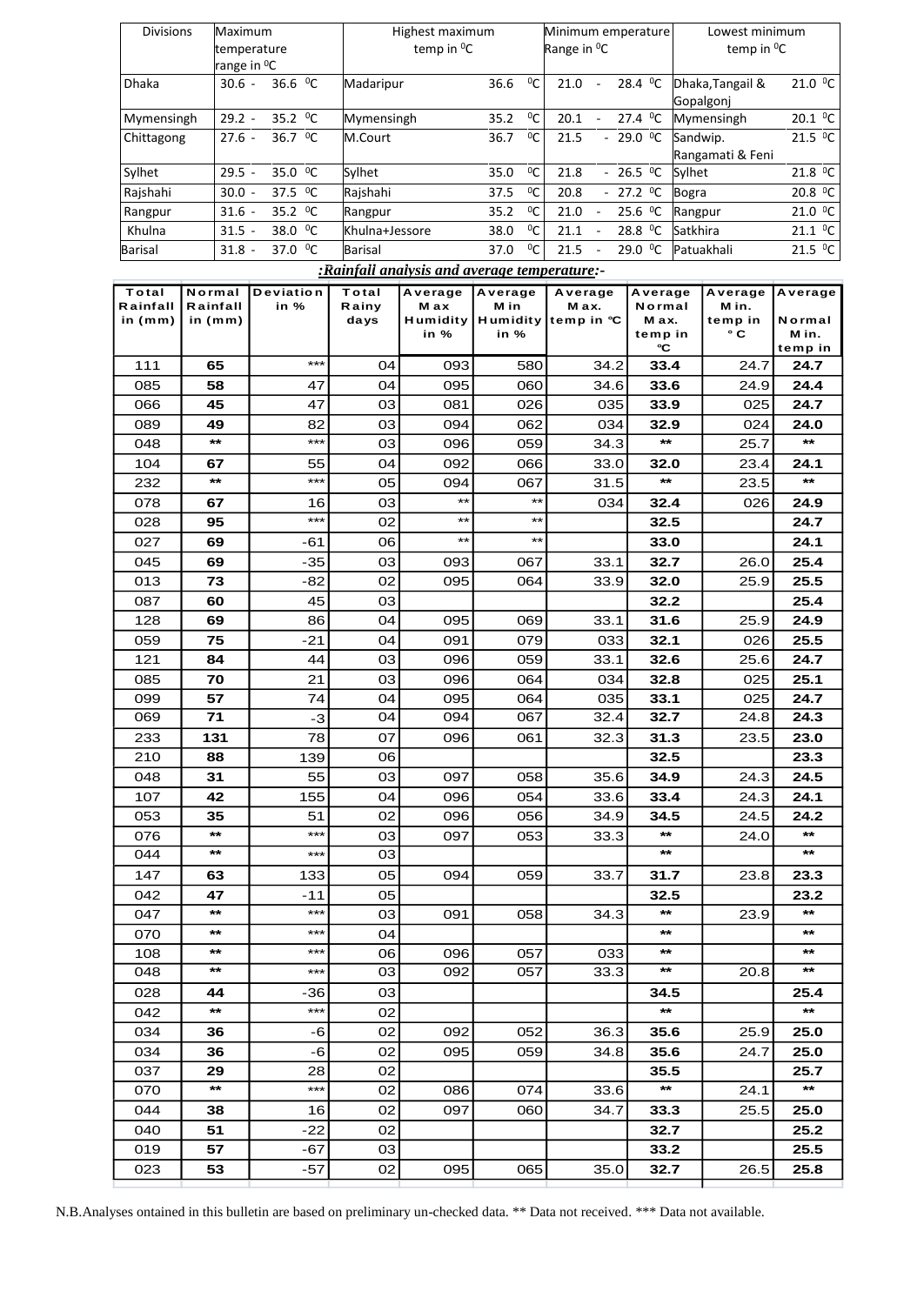



## *গণপ্ৰজাতন্ত্ৰী বাংলাদেশ সৱকার বাংলাদে*শ আবহাওয়া অধিদপ্তর *কৃষি আবহাওয়া মহাশাখা* **আবহাওয়া ভবন, আগারগাঁও, ঢাকা-১২০৭।**

*GwRGg-23.09.0000.035.51.011.17.20**ZvwiL: 22-05-2017 wLªt*

# *c~e©vfv‡mi mgqKvj: 22-05-2017 †\_‡K 31-05-2017*

Accumulative Rainfall forecast Period (22-05-2017 to 29-05-2017)

Spatial distribution of Rainfall Period (15-05-2017 to 21-05-2017)





Extended outlook for accumulative rainfall Period (30-05-2017 to 07-06-2017)



## *প্ৰধান বৈশিষ্ট্য সমৃহঃ-*

গত সপ্তাহে দেশের দৈনিক উজ্জল সূর্যকিরণ কালের গড় ৬.৭৮ ঘন্টা ছিল । গত সপ্তাহে দেশের দৈনিক বাষ্পীভবনের গড় ৪.৪৫ মিঃ মিঃ ছিল।

## *আবহাওয়ার পূর্বাভাসঃ- ২২-০৫-২০১৭ থেকে ৩১-০৫-২০১৭ ইং পর্যন্ত।*

*G mßv‡n ˆ`wbK D¾¡j m~h© wKiY Kvj 6.00 †\_‡K 7.50 N›Uvi g‡a¨ \_vK‡Z cv‡i |*

 $\overline{\mathbf{a}}$  সঞ্জাহের বাম্পীভবনের দৈনিক গড় ৩.৭৫ মিঃ মিঃ থেকে ৪.৭৫ মিঃ মিঃ থাকতে পারে।

- *jNyPv‡ci ewa©Zvsk wenvi I ZrmsjMœ GjvKvq Ae¯'vb Ki‡Q, hv DËi e‡½vcmvMi ch©šÍ we¯Í…Z i‡q‡Q|*
- *G mg‡q gqgbwmsn I wm‡jU wefv‡Mi A‡bK ¯'v‡b Ges †`‡ki Ab¨Î wKQz wKQz ¯'v‡b nvév (04-10 wgtwgt) †\_‡K*  মাঝারী (১১-২২ মিঃমিঃ) ধরণের বৃষ্টি/বজ্রবৃষ্টি হতে পারে । সেই সাথে দেশের কোথাও কোথাও বিচ্ছিন্নভাবে মাঝারী ধরনের *ভা*রী (২৩-৪৩ মিঃমিঃ) বৃষ্টিপাতসহ ৪৫-৬০কি.মি/ঘন্টা বেগে দমকা/ঝড়ো হাওয়া বয়ে যেতে পারে।
- *স*্টাকা, খুলনা ও বরিশাল বিভাগ এবং চাঁদপুর, মাঈজদীকোর্ট, রাজশাহী ও পাবনা অঞ্চলের উপর দিয়ে মৃদু তাপপ্রবাহ বয়ে যাচ্ছে <u>এবং তা অব্যাহত থাকতে পারে।</u>
- *G mg‡q mviv‡`‡ki w`b I iv‡Zi ZvcgvÎv cÖvq AcwiewZ©Z \_vK‡Z cv‡i|*

*(*মোঃ শামীম হসান ভূইয়া) **আবহাওয়াবিদ** *প*রিচালকের পক্ষে *‡dvbt 48110121(`ßi)*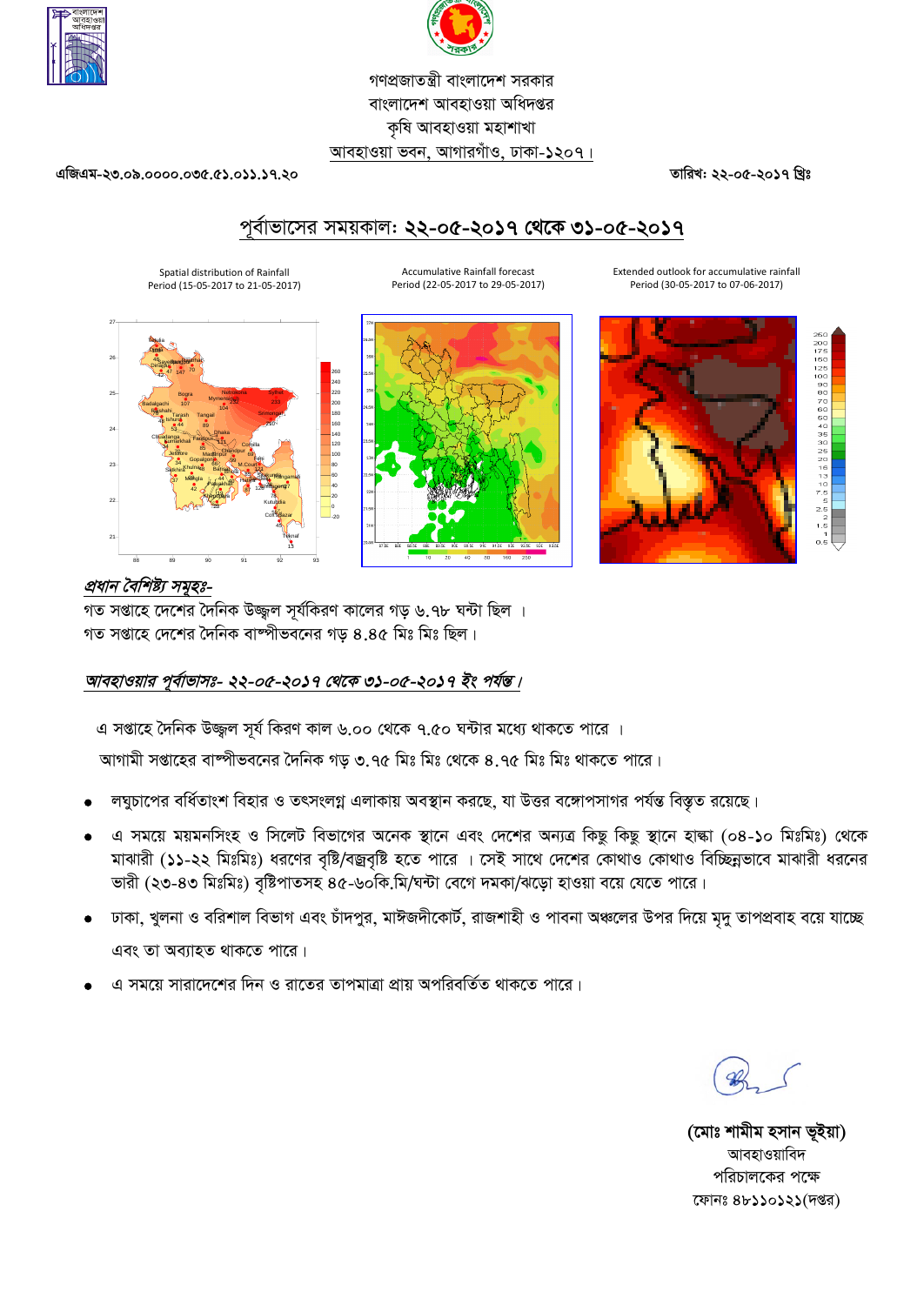

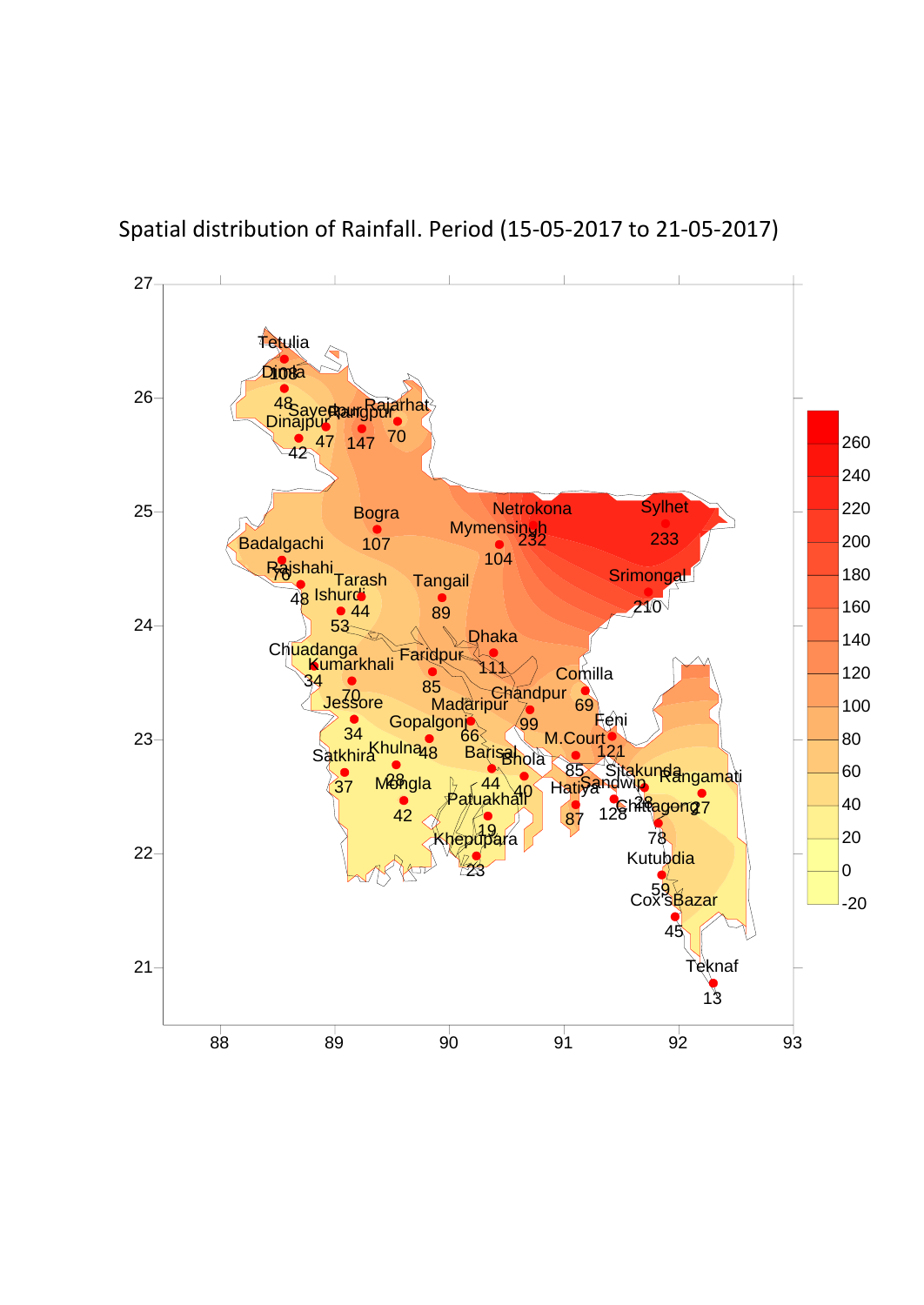## সংক্ষিপ্ত আবহাওয়া ক্ষববরণী, সময়: *08.05.2017 14.05.2017*

| সর্বোচ্ছ ও সর্বোনিম্ন | তাপমাত্ৰা |
|-----------------------|-----------|
|                       |           |

| বিভাগ     | সর্বোচ্ছ তাপমাত্রার |                                                  | সর্বোচ্ছ তাপমাত্রা | সর্বোনিম্ন তাপমাত্রার<br>∘ সেঃ |                          |                | সর্বোনিম্ন তাপমাত্রা<br>∘ সেঃ      |                         |  |
|-----------|---------------------|--------------------------------------------------|--------------------|--------------------------------|--------------------------|----------------|------------------------------------|-------------------------|--|
|           | <i>পরিসর ত</i> ণেঃ  |                                                  |                    | পরিসর<br>∘শেঃ                  |                          |                |                                    |                         |  |
| ঢাকা      | ৩০.৬                | - ৩৬.৬ <sub>°</sub> সেঃ মাদারীপুর                |                    | ৩৬.৬ ৹ সেঃ                     | $\lambda b.8$<br>$-0.65$ | $^{\circ}$ সেঃ | ঢাকা, টাঙ্গাইল ও<br>গোপালগঞ্জ      | ২১.০ ৽সেঃ               |  |
| ময়মনসিংহ | ২৯.২                | - ৩৫.২ ৹ কোঃ ময়মনসিংহ                           |                    | ৩৫.২ <sub>০ সেঃ</sub>          | - २१.४<br>২০.১ -         | ∘ সেঃ          | ময়মনসিংহ                          | ২০.১ ৽সেঃ               |  |
| চট্টগ্ৰাম | ২৭.৬                | - ৩৬.৭ <sub>০ (সিঃ</sub> মাইজদীকোর্ট             |                    | ৩৬.৭ و می                      | ২১.৫ - ২৯.০              | ∘ সেঃ          | সন্দ্বীপ, রাজামাটিওফেনী ২১.৫ ৽ সেঃ |                         |  |
| সিলেট     | ২৯.৫                | - ৩৫.০ <sub>০ (সেঃ</sub> সিলেট                   |                    | ৩৫.০ $\circ$ সেঃ               | ২১.৮<br>-২৬.৫            | ∘ সেঃ          | সিলেট                              | ২১.৮ ৽সেঃ               |  |
| রাজশাহী   | 0.00                | - ৩৭.৫ <sub>০ (</sub> সঃ <mark>রাজশাহী</mark>    |                    | ৩৭.৫ $\circ$ সেঃ               | $20.5 - 29.2$            | ∘ সেঃ          | বগুড়া                             | ২০.৮ ৽সেঃ               |  |
| রংপর      | ৩১.৬                | ৩৫.২ ৹ সেঃ <sup>বিংপুর</sup><br>$\sim$ 100 $\mu$ |                    | ৩৫.২० সেঃ                      | $25.0 -$<br>২৫.৬         | ∘ সেঃ          | রংপুর                              | ২১.০ ৽সেঃ               |  |
| খুলনা     | 0.60                | - ৩৮.০ ৹ সেঃ খুলনা+যশোর                          |                    | ৩৮.০ $\circ$ সেঃ               | $23.5 -$<br>২৮.৮         | ∘ সেঃ          | সাতক্ষীরা                          | ২১.১ <sub>৽ সেঃ</sub> ৷ |  |
| বরিশাল    | 0.6                 | - ৩৭.০ ৽ সেঃ <sup>বরিশাল</sup>                   |                    | ৩৭.০ $\circ$ সেঃ               | ২১.৫-২৯.০                | ∘ সেঃ          | পটুয়াখালী                         | ২১.৫ - সেঃ              |  |

## <u> বৃষ্টিপাত বিশ্লেষন এবং স্বাভাবিক তাপমাত্রা</u>: -

| বিভাগের নাম | স্টেশনের নাম           | মোট<br>বৃষ্টিপাত<br>(মিঃমিঃ)       | স্বাভাবিক<br>বৃষ্টিপাত<br>(মিঃমিঃ) | বিছ্যুতি   | মোট<br>বৃষ্টিপাতের<br>দিন | সৰ্বোচ্ছ<br>গড়<br>আদ্ৰতা<br>%) | সৰ্বোনিম্ন<br>আদ্ৰতা<br>$(*)$ | গড় সৰ্বোচ্ছ<br>তাপমাত্রা<br>(ডিগ্ৰী সেঃ) | গড়<br>স্বভাবিক<br>তাপমাত্ৰা<br>(ডিগ্ৰী সেঃ) | সৰ্বোনিম্ন<br>গড়<br>তাপমাত্ৰা<br>$(*\%)$ | সৰ্বোনিম্ন<br>স্বাভাবিক<br>গড়<br>তাপমাত্ৰা<br>$\%$<br>( |
|-------------|------------------------|------------------------------------|------------------------------------|------------|---------------------------|---------------------------------|-------------------------------|-------------------------------------------|----------------------------------------------|-------------------------------------------|----------------------------------------------------------|
| ঢাকা        | ঢাকা                   | 555                                | ৬৫                                 | ***        | $\circ 8$                 | ০৯৩                             | <b>CPO</b>                    | 08.3                                      | 00.8                                         | २8.१                                      | २8.१                                                     |
|             | ফরিদপুর                | ০৮৫                                | <b>GP</b>                          | 89         | 08                        | ০৯৫                             | ০৬০                           | ৩৪.৬                                      | ৩৩.৬                                         | ২8.৯                                      | 28.8                                                     |
|             | মাদারীপুর              | ০৬৬                                | 8¢                                 | 8٩         | ೦७                        | ০৮১                             | ০২৬                           | ০৩৫                                       | ৩৩.৯                                         | ০২৫                                       | २8.१                                                     |
|             | টাঙ্গাইল               | ০৮৯                                | 85                                 | ৮২         | ০৩                        | ০৯৪                             | ০৬২                           | 008                                       | ৩২.৯                                         | ০২8                                       | २8.०                                                     |
|             | গোপালগত্ত              | 08b                                | $**$                               | ***        | ০৩                        | ০৯৬                             | ০৫৯                           | 08.0                                      | $**$                                         | ২৫.৭                                      | $\ast\ast$                                               |
| ময়মনসিংহ   | ময়মনসিংং              | 508                                | ৬৭                                 | QG         | 08                        | ০৯২                             | ০৬৬                           | 00.0                                      | ৩২.০                                         | ২৩.৪                                      | ২8.১                                                     |
|             | নেত্ৰকোন               | ২৩২                                | **                                 | ***        | o¢                        | ০৯ $8$                          | ০৬৭                           | ৩১.৫                                      | $***$                                        | ২৩.৫                                      | $\ast\ast$                                               |
| চট্ৰগ্ৰাম   | চট্ৰগ্ৰাম              | ०१৮                                | ৬৭                                 | ১৬         | ০৩                        | $**$                            | $* *$                         | 008                                       | ৩২. $8$                                      | ০২৬                                       | ২8.৯                                                     |
|             | সীতাকুন্ড              | ০২৮                                | ৯৫                                 | ***        | ০২                        | $***$                           | $* *$                         |                                           | ৩২.৫                                         |                                           | २8.१                                                     |
|             | রাঙ্গামাটি             | ०२१                                | ৬৯                                 | -৬১        | ০৬                        | $**$                            | $\ast\ast$                    |                                           | 0.00                                         |                                           | 28.5                                                     |
|             | কক্সবাজার              | 08Q                                | ৬৯                                 | -৩৫        | ০৩                        | ০৯৩                             | ০৬৭                           | 00.5                                      | ৩২.৭                                         | ২৬.০                                      | 20.8                                                     |
|             | টেকনাফ                 | ০১৩                                | ৭৩                                 | -৮২        | ০২                        | ০৯৫                             | ০৬8                           | ৩৩.৯                                      | ৩২.০                                         | ২৫.৯                                      | ২৫.৫                                                     |
|             | হাতিয়া                | ०৮৭                                | ৬০                                 | 8¢         | ০৩                        |                                 |                               |                                           | ৩২.২                                         |                                           | 20.8                                                     |
|             | সন্দ্বীপ               | ১২৮                                | ৬৯                                 | ৮৬         | $\circ 8$                 | ০৯৫                             | ০৬৯                           | 00.5                                      | ৩১.৬                                         | ২৫.৯                                      | ২8.৯                                                     |
|             | <u>কৃতু</u> বদীয়া     | ০৫৯                                | 90                                 | -২১        | 08                        | ০৯১                             | ০৭৯                           | ೲ                                         | ৩২.১                                         | ০২৬                                       | 20.05                                                    |
|             | ফেনী                   | ১২১                                | b8                                 | 88         | ০৩                        | ০৯৬                             | ০৫৯                           | ৩৩.১                                      | ৩২.৬                                         | ২৫.৬                                      | २8.१                                                     |
|             | মাইজদী কোৰ্ট           | ০৮৫                                | ٩o                                 | ২১         | ০৩                        | ০৯৬                             | ০৬৪                           | 008                                       | ৩২.৮                                         | ০২৫                                       | ২৫.১                                                     |
|             | চাঁদপুর                | ০৯৯                                | 69                                 | ۹8         | 08                        | ০৯৫                             | ০৬৪                           | ০৩৫                                       | ৩৩.১                                         | ০২৫                                       | २8.१                                                     |
|             | কুমিল্লা               | ০৬৯                                | ۹১                                 | -৩         | 08                        | ০৯৪                             | ০৬৭                           | ৩২. $8$                                   | ৩২.৭                                         | ২8.৮                                      | ২ $8.9$                                                  |
| সিলেট       | সিলেট                  | ২৩৩                                | ১৩১                                | ٩b         | ο٩                        | ০৯৬                             | ০৬১                           | ৩২৩                                       | ৩১.৩                                         | ২৩.৫                                      | ২৩.০                                                     |
|             | শ্ৰীমঙ্গল              | ২১০                                | bb                                 | ১৩৯        | ০৬                        |                                 |                               |                                           | ৩২.৫                                         |                                           | ২৩.৩                                                     |
| রাজশাহী     | রাজশাহী                | 08 <sub>b</sub>                    | ৩১                                 | QG         | ০৩                        | ০৯৭                             | oQp                           | ৩৫.৬                                      | ৩৪.৯                                         | ২8.৩                                      | 28.0                                                     |
|             | বগুড়া                 | 509                                | 8২                                 | 200        | $\circ 8$                 | ০৯৬                             | 008                           | ৩৩.৬                                      | 00.8                                         | ২8.৩                                      | 28.5                                                     |
|             | ঈশ্বরদী                | ০৫৩                                | ৩৫                                 | ¢۵         | ০২                        | ০৯৬                             | ০৫৬                           | 08.5                                      | 08.0                                         | ২8.৫                                      | ২৪.২                                                     |
|             | বদলগাছী                | ০৭৬                                | $**$<br>$**$                       | ***        | ০৩                        | ০৯৭                             | ০৫৩                           | ৩৩.৩                                      | $**$<br>$**$                                 | २8.०                                      | $\ast\ast$<br>$\ast\ast$                                 |
|             | তাড়াশ                 | 088                                |                                    | ***        | ০৩                        |                                 |                               |                                           |                                              |                                           |                                                          |
| রংপুর       | রংপুর                  | 589                                | ৬৩                                 | ১৩৩        | o¢                        | $\circ$ ನಿ8                     | ০৫৯                           | 00.9                                      | ৩১.৭                                         | ২৩.৮                                      | ২৩.৩                                                     |
|             | দিনাজপুর               | ০৪২                                | 8٩<br>$**$                         | دد-<br>*** | o¢                        |                                 |                               |                                           | ৩২.৫<br>$**$                                 |                                           | ২৩.২<br>$\ast\ast$                                       |
|             | সৈয়দপুর               | 089                                | $**$                               | ***        | ০৩                        | ০৯১                             | oQp                           | 08.0                                      | $**$                                         | ২৩ ৯                                      | $\ast\ast$                                               |
|             | রাজারহাট<br>তেতুঁলিয়া | ०१०                                | **                                 | ***        | 08                        |                                 |                               |                                           | $***$                                        |                                           | $\ast\ast$                                               |
|             | ডিমলা                  | 50 <sub>b</sub><br>08 <sub>b</sub> | $\ast\ast$                         | ***        | ০৬<br>০৩                  | ০৯৬                             | ०৫१                           | ೦೮೮                                       | $***$                                        |                                           | $\ast\ast$                                               |
| খুলনা       |                        |                                    |                                    |            |                           | ০৯২                             | ०৫१                           | 0.00                                      |                                              | ২০.৮                                      |                                                          |
|             | খুলনা<br>মংলা          | ০২৮<br>০৪২                         | 88<br>$***$                        | -৩৬<br>*** | ০৩                        |                                 |                               |                                           | 08.0<br>$\ast$ $\ast$                        |                                           | ২৫.8<br>$\ast\ast$                                       |
|             | যশোর                   |                                    |                                    |            | ০২                        |                                 |                               |                                           |                                              |                                           |                                                          |
|             | চুয়াডাঙ্গা            | 008<br>008                         | ৩৬                                 | -৬<br>-৬   | ০২<br>০২                  | ০৯২<br>০৯৫                      | ০৫২                           | ৩৬.৩<br>08.5                              | ৩৫.৬<br>৩৫.৬                                 | ২৫.৯<br>२8.१                              | ২৫.০<br>২৫.০                                             |
|             | সাতক্ষীরা              | ०७१                                | ৩৬                                 | ২৮         | ০২                        |                                 | ০৫৯                           |                                           | 0.90                                         |                                           | ২৫.৭                                                     |
|             | কুমারখালী              | ०१०                                | ২৯<br>**                           | ***        | ০২                        | ০৮৬                             | ०१8                           | ৩৩.৬                                      | $**$                                         | ২৪.১                                      | $***$                                                    |
| বরিশাল      | বরিশাল                 | 088                                | ৩৮                                 | ১৬         | ০২                        | ০৯৭                             | ০৬০                           | 08.9                                      | 0.0                                          | ২৫.৫                                      | ২৫.০                                                     |
|             | ভোলা                   | 080                                | ¢۵                                 | -২২        | ০২                        |                                 |                               |                                           | ৩২.৭                                         |                                           | ২৫.২                                                     |
|             | পটুয়াখালী             | ০১৯                                | 69                                 | -৬৭        | ০৩                        |                                 |                               |                                           | ৩৩.২                                         |                                           | ১.৩۶                                                     |
|             | খেপুপাড়া              |                                    |                                    |            |                           |                                 |                               |                                           |                                              |                                           |                                                          |
|             |                        | ০২৩                                | ৫৩                                 | -৫ ዓ       | ০২                        | ০৯৫                             | ০৬৫                           | 0.90                                      | ৩২.৭                                         | ২৬.৫                                      | ২৫.৮                                                     |